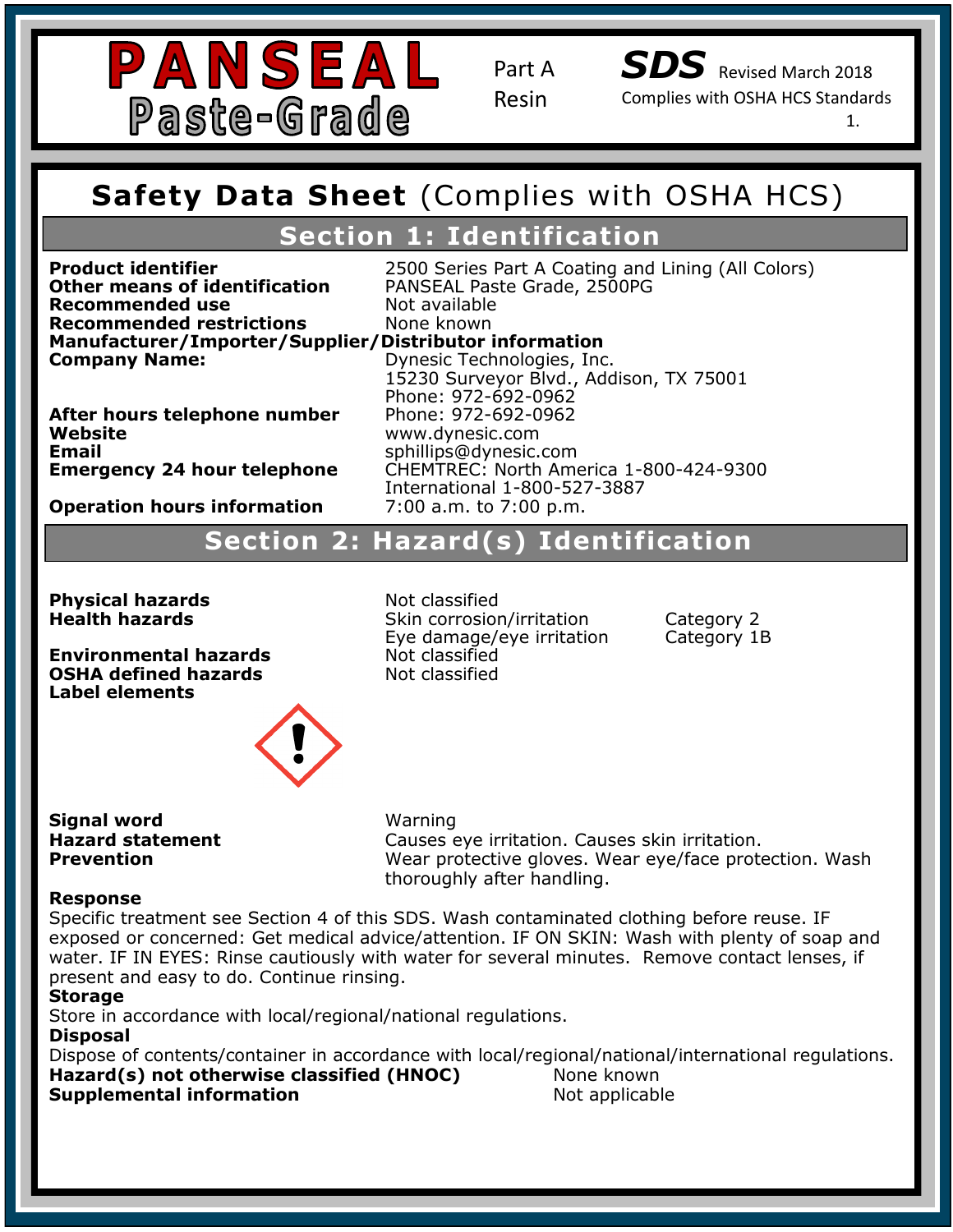



Complies with OSHA HCS Standards

2.

### **Si** Composition, Information on Ingre **Section 3: Composition/Information on Ingredients**

| <b>Mixtures</b>                            |                   |           |
|--------------------------------------------|-------------------|-----------|
| <b>Chemical name</b>                       | <b>CAS number</b> | %         |
| BISPHENOL A-(EPICHLORHYDRIN) EPOXY RESIN   | 25068-38-6        | $35 - 65$ |
| 2,3-EPOXYPROPYL NEODECANOATE               | 2671-45-5         | $2 - 12$  |
| PHENOL-FORMALDEHYDE POLYMER GLYCIDYL ETHER | 28064-14-4        | $1 - 6$   |
| <b>CARBON BLACK</b>                        | 1333-86-4         | $0 - 1$   |
| * Other components below reportable levels |                   | 50.5      |

### **Emergency Contact:** Same as Above **Section 4: First Aid Measures**

**Inhalation** Move to fresh air. Call a physician if symptoms develop or persist. **Skin contact Eve contact Ingestion EXECTS CONSTITY 2 CONSTITY** 22 **INGLES CONSTITY CONSTITY EXECTS CONSTITY CONSTITY CONSTITY CONSTITY CONSTITY CONSTITY CONSTITY CONSTITY CONSTITY CONSTITY CONSTITY CONSTITY C Ingestion** 2: Kinse mouth. Do not induce vomiting. If vomiting occurs, the head<br>should be kept low so that stomach vomit doesn't enter the lungs. Call a POISON CENTER or doctor/physician if you feel unwell. Wash off with soap and water. Get medical attention if irritation develops and persists. Wash contaminated clothing before reuse. **Eye contact** Rinse with water. Continue to rinse for at least 15 minutes. Get medical attention if irritation persists after washing. **Most important symptoms/effects, acute and delayed** 

Direct contact with eyes may cause temporary irritation. **Indication of immediate medical attention and special treatment needed**  Treat symptomatically.

### **General information**

Phone: 972-692-0962

**Protect themselves. P101: If advice is needed, have protect container or label at hand.** Ensure that medical personnel are aware of the material(s) involved, and take precautions to

### ion 5: Fire-Fi*g* P261: Avoid breathing dust/fume/gas/mist/vapors/spray. **Section 5: Fire-Fighting Measures**

#### **P280: Wear Protective gloves/protective gloves/protective clothing/eye and face protective clothing/eye and face protective control of the control of the control of the control of the control of the control of the control Suitable extinguishing media**

Water fog. Foam. Dry chemical powder. Carbon dioxide (CO2). dispose of container in accordance with local/regional/regional/regional/regional/regional/regional/regional/n<br>Property of container in accordance with local/regional/national/national/national/national/national/national/ Do not use water jet as an extinguisher, as this will spread the fire.<br>Specific haranda arising from the chamical **Special protective equipment and precautions for firefighters** Self-contained breathing apparatus and full protective clothing must be worn in case of fire. Instability: 0 **Fire-fighting equipment/instructions**  Move containers from fire area if you can do so without risk. Use standard firefighting procedures and consider the hazards of other involved materials. **Section 6: Accidental Release Measures Unsuitable extinguishing media Specific hazards arising from the chemical**  During fire, gases hazardous to health may be formed. **Specific methods** 

#### <u>Installer</u> **Personal precautions, protective equipment and emergency procedures**

Personal precautions, protective equipment and emergency procedures<br>Keep unnecessary personnel away. For personal protection, see section 8 of the SDS.

### **Methods and materials for containment and cleaning up**

This material is classified as a water pollutant under the Clean Water Act and should be prevented from contaminating soil or from entering sewage and drainage systems which lead to waterways.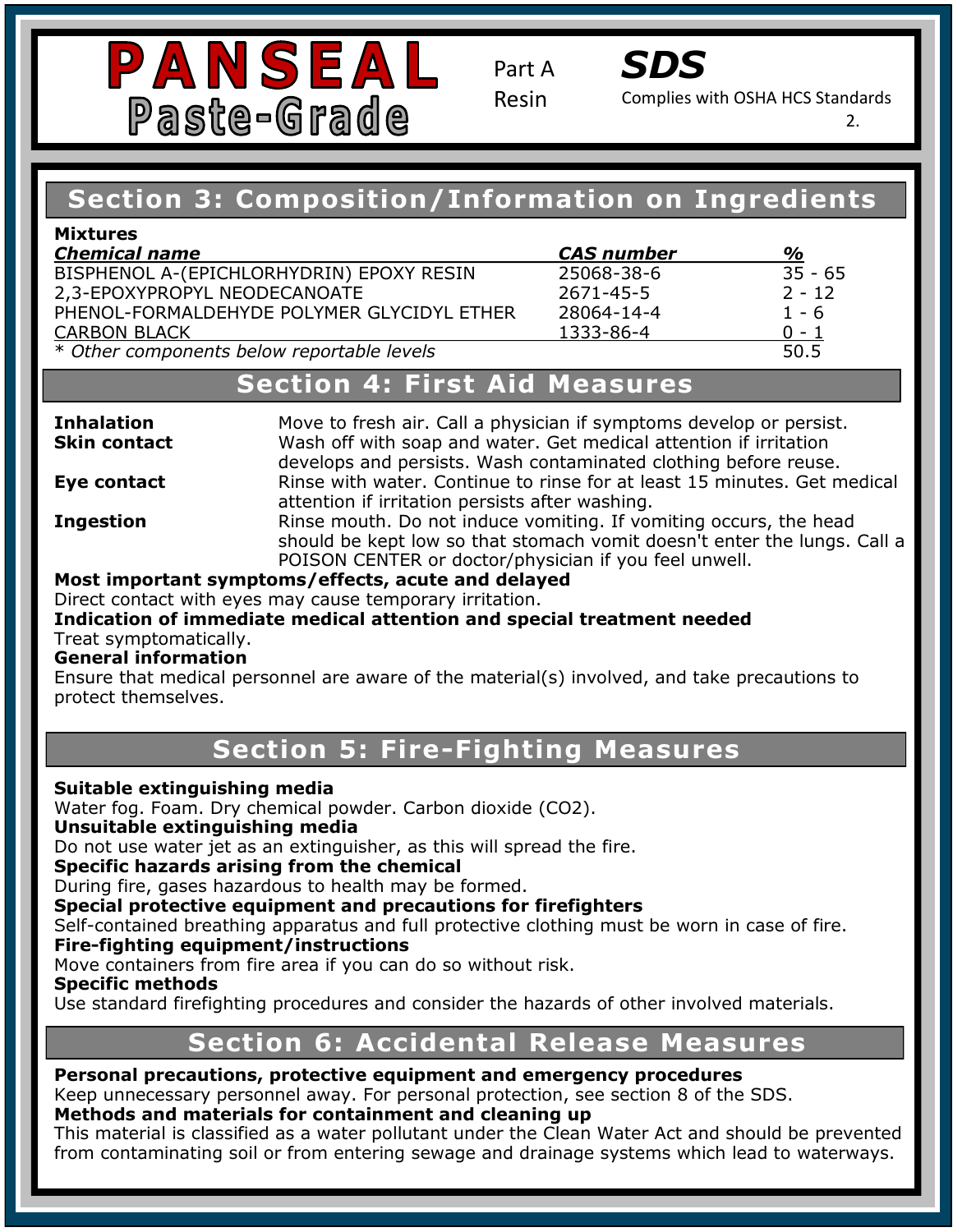



Complies with OSHA HCS Standards

3.

material, where this is possible. Cover with plastic sheet to prevent spreading. **Large Spills:** Stop the flow of material, if this is without risk. Dike the spilled Absorb in vermiculite, dry sand or earth and place into containers. Following product recovery, flush area with water.

**Small Spills:** Wipe up with absorbent material (e.g. cloth, fleece). Clean surface thoroughly to remove residual contamination.

## **Environmental precautions**

**CONTACT INFORMATION: Information: Information: Inc. 15230** Surveyor Blueston: Inc. 15230 Surveyor Blueston, Inte<br>Avoid discharge into drains, water sources or onto the ground Avoid discharge into drains, water courses or onto the ground. Never return spills to original containers for re-use. For waste disposal, see section 13 of the SDS.

## **Emargency Contact: Section 7: Handling And Storage**

## **Precautions for safe handling and the coating for induced, under the coating for induced, under the coating for**

Precautions for sare nandling<br>Avoid prolonged exposure. Observe good industrial hygiene practices.

### **Chemical Family:** Novolac Epoxies **Conditions for safe storage, including any incompatibilities**

**Hazard Classification: Skin Irritant- Category 2** of the SDS). **Section 2: Hazard(s) Identification** Store in original tightly closed container. Store away from incompatible materials (see Section 10

## **Section 8: Exposure Controls/Personal Protection**

### **Pictogram: Occupational exposure limits**

**Signal Word: Warning**

**US. OSHA Table Z-1 Limits for Air Contaminants (29 CFR 1910.1000)** 

| <b>Components</b>                           | Type | Value                   | Form                         |
|---------------------------------------------|------|-------------------------|------------------------------|
| CARBON BLACK (CAS 1333-86-4)                | PEL  | $3.5 \text{ mg/m}$      |                              |
| <b>US. ACGIH Threshold Limit Values</b>     |      |                         |                              |
| CARBON BLACK (CAS 1333-86-4)                | TWA  |                         | 3.5 mg/m3 Inhalable fraction |
| US. NIOSH: Pocket Guide to Chemical Hazards |      |                         |                              |
| CARBON BLACK (CAS 1333-86-4)                | TWA  | $0.1 \,\mathrm{mq/m}$ 3 |                              |
| <b>Biological limit values</b>              |      |                         |                              |

### **Biological limit values**

Protogram milits varies<br>No biological exposure limits noted for the ingredient(s).

### Appropriate engineering controls **our medical attention. The medical attention**. The control of the control of the control of the control of the control of the control of the control of the control of the control of the co

Provide adequate ventilation, including appropriate local extraction, to ensure that the defined occupational exposure limit is not exceeded. The contract of the contract of the contract of the contract of the contract of the contract of the contract of the contract of the contract of the contract of the contract of t

### **Individual protection measures, such as personal protective equipment Eye/face protection**

**Lye/Tace protection**<br>Moar cafoty glasses: chomical goggles (if splas) Flammability: 11 Spice Wear safety glasses; chemical goggles (if splashing is possible).

### **Hand protection**

Chemical resistant gloves are recommended. If contact with forearms is likely wear gauntlet style gloves.

**Other Wear suitable protective clothing.** 

#### **H**<br>History protection<br>Management of the local development of the local development of the local development of the local development o **Respiratory protection**

In engineering controis do not maintain airborne concentrations below recommended exposure<br>limits (where applicable) or to an acceptable level (in countries where exposure limits have not Innies (where applicable) of to all acceptable lever (in codi-<br>been established), an approved respirator must be worn. Personal Protection Index: C If engineering controls do not maintain airborne concentrations below recommended exposure

### **Thermal hazards**

Wear appropriate thermal protective clothing, when necessary.

### **General hygiene considerations**

Always observe good personal hygiene measures, such as washing after handling the material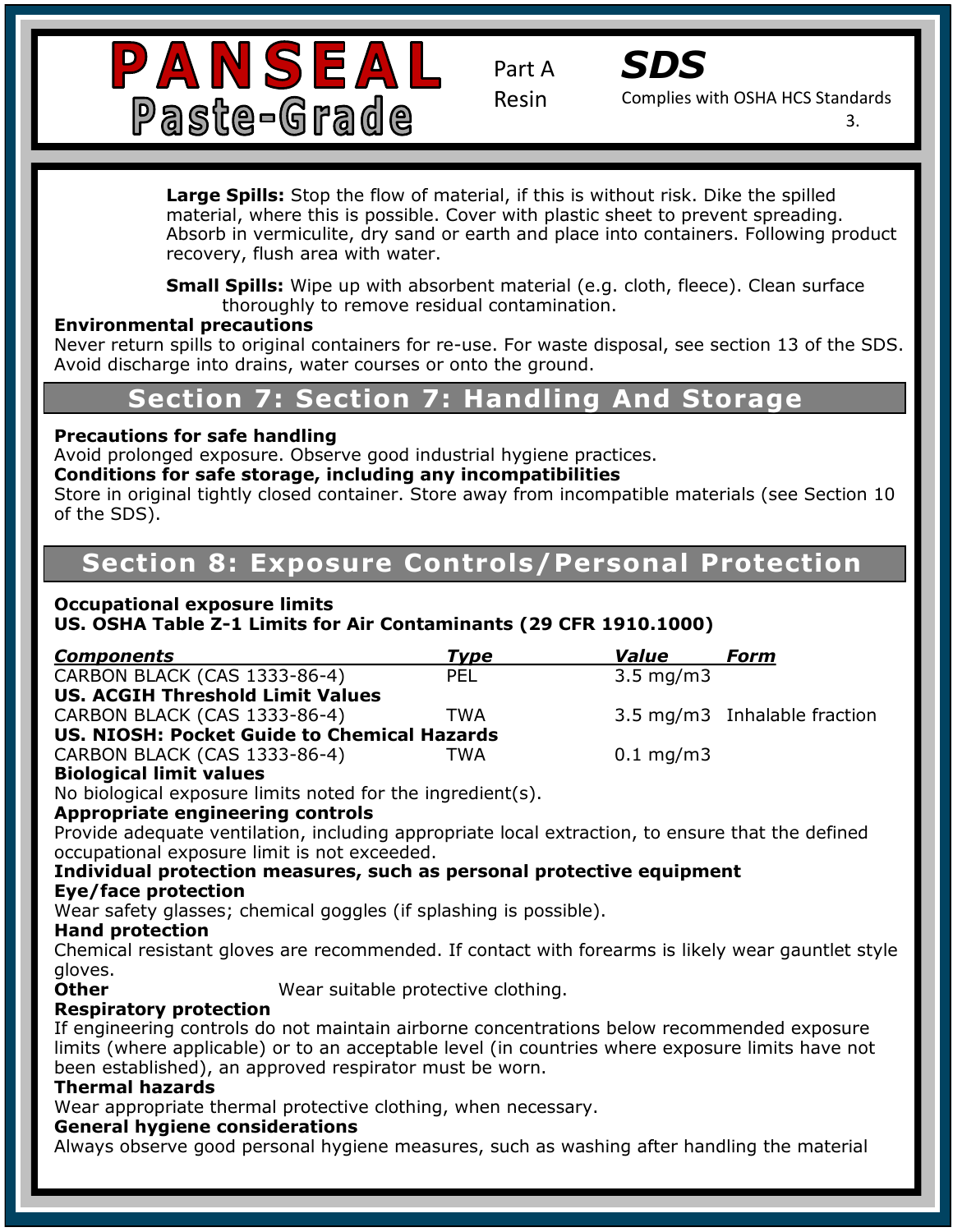



Complies with OSHA HCS Standards

4.

equipment to remove contaminants. and before eating, drinking, and/or smoking. Routinely wash work clothing and protective

## **Section 1: Identification Section 9: Physical and Chemical Properties**

**Trade Name:** SC-4400 **Physical state** Liquid **Contact Information: Information: Information: Information: Information: Information: Information: Information**<br>Color Color<br>Odor **Odor threshold** Not available **PH** Not available and temperature resistant, UV stabilized, under the indoor and temperature resistant, under the indoor and temperature resistant, under the induced, under the induced, under the induced, under the induce **Melting point/freezing point** Not available **Initial boiling point and boiling range Hash point**<br>**Evaporation rate Not** available **Flammability (solid, gas)** Not available **Upper/lower flammability or explosive limits Flammability limit upper** (%) Not available **Precautive density and advice is needed, have product container or label at hand.** The product container or label at hand. The product container or label at hand. The product container or label at hand. The product contai Not available **Partition coefficient (n-octanol/water)** Not available Not available P333+P313: If skin irritation/rash occurs, get medical attention. **Viscosity** Not available **Other information Flammability class**  and the content of the content of the content of the content of the content of the content of the content of the content of the content of the content of the content of the content o and intl. regulations. **Not available<br>Not available Appearance** Not available **Form** Liquid **Color** Not available **Odor** Not available 212 °F (100 °C) estimated **Flash point 1988 1988 1988 482.0 °F** (250.0 °C) estimated **Flammability limit - lower** (%) Not available **Explosive limit - lower** (%) Not available **Explosive limit - upper**  $(\%)$  Not available **Vapor pressure** 0.01 hPa estimated **Vapor density Not available Solubility(ies) Solubility (water)** Not available **Auto-ignition temperature Decomposition temperature** Combustible IIIB estimated

# **NFPA REACTES SECTION 10: Stability and Reactivity**

### **Reactivity**

The product is stable and non-reactive under normal conditions of use, storage and transport. Specific Hazard: N/A **Hims School Constitutions**<br>Hazardous polymerization does not occur. Flammability: 1 Avoid temperatures exceeding the flash point. Contact with incompatible materials. **Chemical stability**  Material is stable under normal conditions. **Possibility of hazardous reactions Conditions to avoid Incompatible materials**  Strong oxidizing agents. **Hazardous decomposition products**  No hazardous decomposition products are known.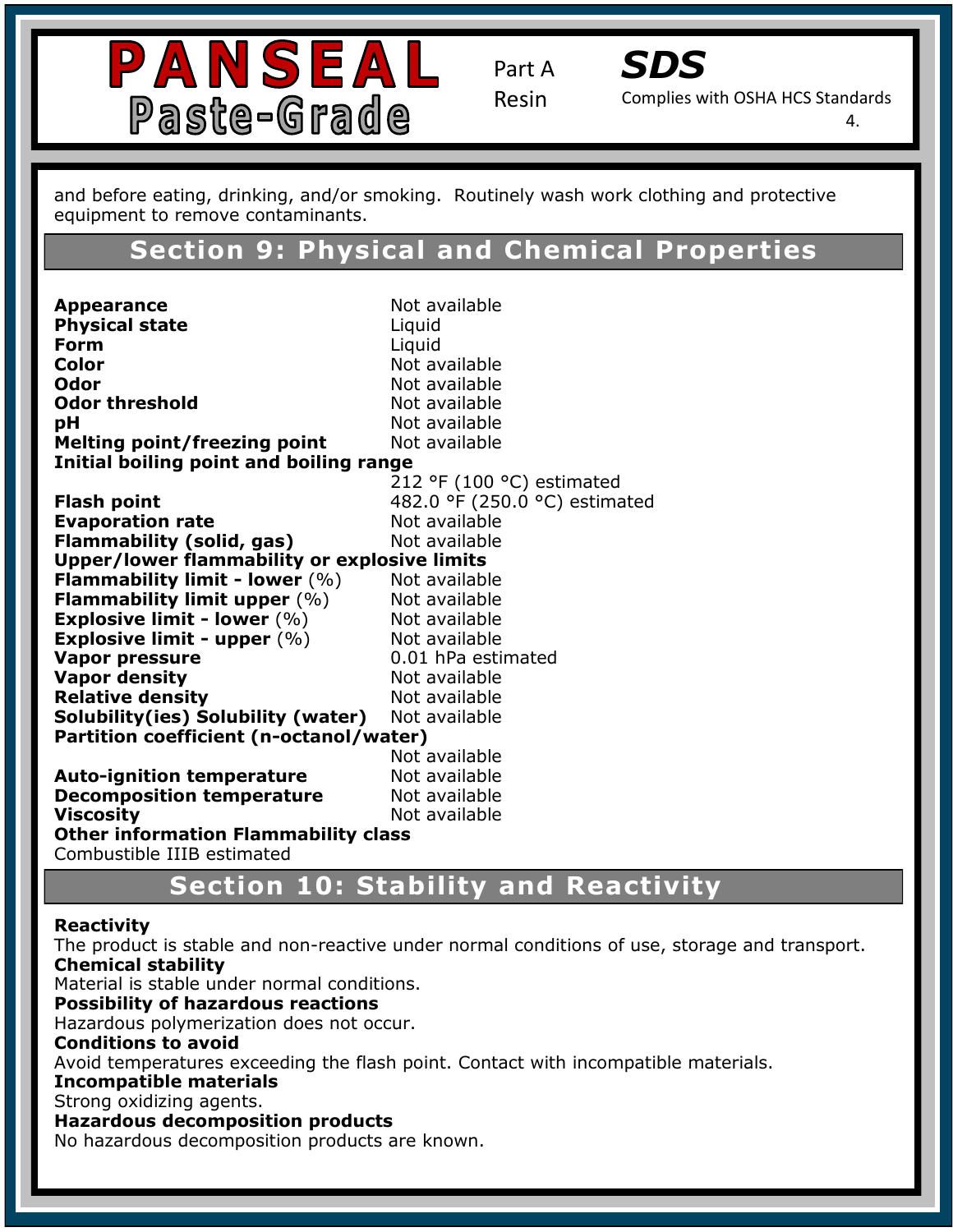



Complies with OSHA HCS Standards

5.

## **Section 11: Toxicological Information**

**Eye contact**<br>Symptoms related to the physical, chemical and toxicological characteristics Direct contact with eyes may cause temporary irritation. **Information on toxicological effects Acute toxicity Example 20** Not available **Acute toxicity Contact:** Not available **Recommended Use: A Recommended USE: A Recommended USE: A Recommended USE: A Recommended Coating for industries**<br>The coating for industrial for industrial for industrial for industrial for industrial for industrial for ind Prolonged skin contact may cause temporary irritation. cause temporary irritation.<br>Cariaus ave damage (ave invitation) **Chrous cyclumings, eye in hation**<br>Direct contact with eyes may cause temporary irritation. **Respiratory sensitization** Not available **Skin sensitization Hara** Serm cell mutagenicity is a statement of the statement of the statement of the statement of the statement of the statement of the statement of the statement of the statement of the statement of the statement of the **Pictogram: Carcinogenicity IARC Monographs. Overall Evaluation of Carcinogenicity and at hand.** P102: Keep out of reach of children . US. OSHA Specifically Regulated Substances (29 CFR 1910.1001-1050)<br>Net listed This product is not expected to cause reproductive or developmental effects. **Specific target organ toxicity - single exposure Mot classified <b>Specific target organ toxicity - single exposure Specific target organ toxicity - repeated exposure Not classified <b>Specific target organ toxicity - repeated exposure** aspiration nazard<br>Chronic effects **Chronic effects** Prolonged inhalation may be harmful. **NFPA Ration 2: Ecological Information** Flammability: 1 **Safety Data Sheet (Complies with OSHA HCS Section 1: Inhalation**<br> **Inhalation Inhalation Prolonged inhalation may be harmful. Section 2: Hazard(s) Identification Skin sensitization** This product is not expected to cause skin sensitization. **Information on likely routes of exposure Ingestion Expected to be a low ingestion hazard. Skin contact** Causes skin irritation. **Eve contact** Causes eve irritation. **Skin corrosion/irritation Serious eye damage/eye irritation Respiratory or skin sensitization Germ cell mutagenicity**  No data available to indicate product or any components present at greater than 0.1% are mutagenic or genotoxic. This product is not considered to be a carcinogen by IARC, ACGIH, NTP, or OSHA. This product contains crystalline silica. Silica is a known carcinogen; however in this encapsulated form the normal routes of exposure are unavailable. CARBON BLACK (CAS 1333-86-4) 2B Possibly carcinogenic to humans. Not listed **Reproductive toxicity Aspiration hazard and all and available in the set of a set of a set of a set of a set of a set of a set of a** 

### **Ecotoxicity**

The product contains a substance which is toxic to aquatic organisms.

| <b>Product</b>    |             | <b>Species</b> |                                                                    | <b>Test Results</b>             |
|-------------------|-------------|----------------|--------------------------------------------------------------------|---------------------------------|
|                   |             |                | SP2XXX Series Part A Coating and Lining (All Colors) (CAS Mixture) |                                 |
| Crustacea         | EC50        | Daphnia        |                                                                    | 6.6372 mg/l, 48 hours estimated |
|                   | <b>Fish</b> | LC50           | Fish                                                               | 3.6873 mg/l, 96 hours estimated |
| <b>Components</b> |             | <b>Species</b> |                                                                    | <b>Test Results</b>             |
|                   |             |                |                                                                    |                                 |
|                   |             |                | BISPHENOL A-(EPICHLORHYDRIN) EPOXY RESIN (CAS 25068-38-6)          |                                 |
| Crustacea         | EC50        | Daphnia magna  |                                                                    | 2.7 mg/l, 48 hours              |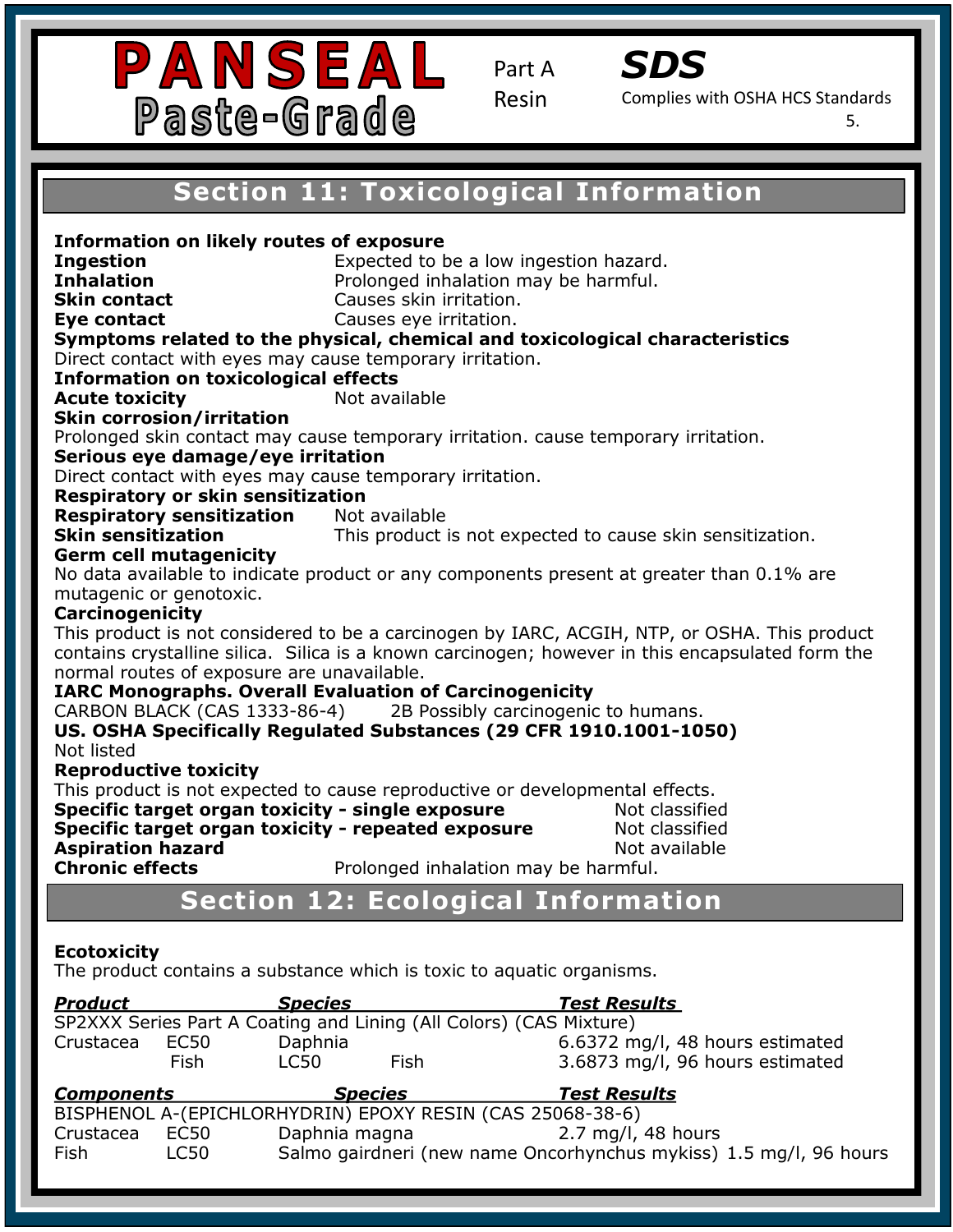



Complies with OSHA HCS Standards

6.

### **Safety Data Sheet (Complies with OSHA HCS** PHENOL-FORMALDEHYDE POLYMER GLYCIDYL ETHER (CAS 28064-14-4)

*Acute*

Fish LC50 Fish 1 - 10 mg/l

**Section 1: Identification Persistence and degradability** No data is available on the degradability of this product. \* *Estimates for product may be based on additional component data not shown.* 

**Mobility in soil CC-4400 Modata available Bioaccumulative potential** No data available

### **Other adverse effects**

**Other adverse errects**<br>No other adverse environmental effects (e.g. ozone depletion, photochemical ozone creation no other daverse environmental enects (erg. ozone depleton) photoenenmed ozone eredton<br>potential, endocrine disruption, global warming potential) are expected from this component. **Emergency Contact:** Same as Above

### **Recommendied Section 13: Disposal Considerations** and coating for industry  $\mathbf{C}$ outdoor surfaces.

### **Chemical Family:** Novolac Epoxies **Disposal instructions**

RCRA waste under 40 CFR 261. **SECTION 2: HAZARD** When this product as supplied is to be discarded as waste, it does not meet the definition of a

### **Signal Word: Warning Local disposal regulations**

Dispose in accordance with all applicable regulations.<br> **We can all all all applicable regulations**.

### **Hazardous waste code**

**Pinc waste code site**<br>disposal company. The waste code should be assigned in discussion between the user, the producer and the waste

### **Waste from residues / unused products**

**Pisposal instructions).**<br> **P** Dispose of in accordance with local regulations. Empty containers or liners may retain some product residues. This material and its container must be disposed of in a safe manner (see:

### **Contaminated packaging**

**Contammated packaging**<br>Empty containers should be taken to an approved waste handling site for recycling or disposal. Empty containers should be taken to an approved waste handling site for recyting or disposal.<br>Since emptied containers may retain product residue, follow label warnings even after container is P261: Avoid breathing dust/fume/gas/mist/vapors/spray. emptied.

### P280: Wear Protective gloves/protective clothing/eye and face protection. P333+P313: If skin irritation/rash occurs, get medical attention. **Section 14: Transportation Information**

**DOT** Not regulated as dangerous goods.

**IATA** Not regulated as dangerous goods.

**IMDG** Not regulated as dangerous goods.

**Transport in bulk according to Annex II of MARPOL 73/78 and the IBC Code** 

### **Section 15: Regulatory information** shi Hazard: Nicholas

### **US federal regulations**

All components are on the U.S. EPA TSCA Inventory List.<br>Tags a set in the U.S. Health: 1200 CEP To The List of the CEP To The List of the List of the List of the List o

**Fack Section 12(b) Export Notification (40 CFR 707, Subpt. D)** Not regula<br>**CERCLA Hazardous Substance List (40 CFR 302.4)** Not listed Instability: 0 **US. OSHA Specifically Regulated Substances (29 CFR 1910.1001-1050)**  Personal Protection Index: C **TSCA Section 12(b) Export Notification (40 CFR 707, Subpt. D)** Not regulated

Not listed

**Superfund Amendments and Reauthorization Act of 1986 (SARA)**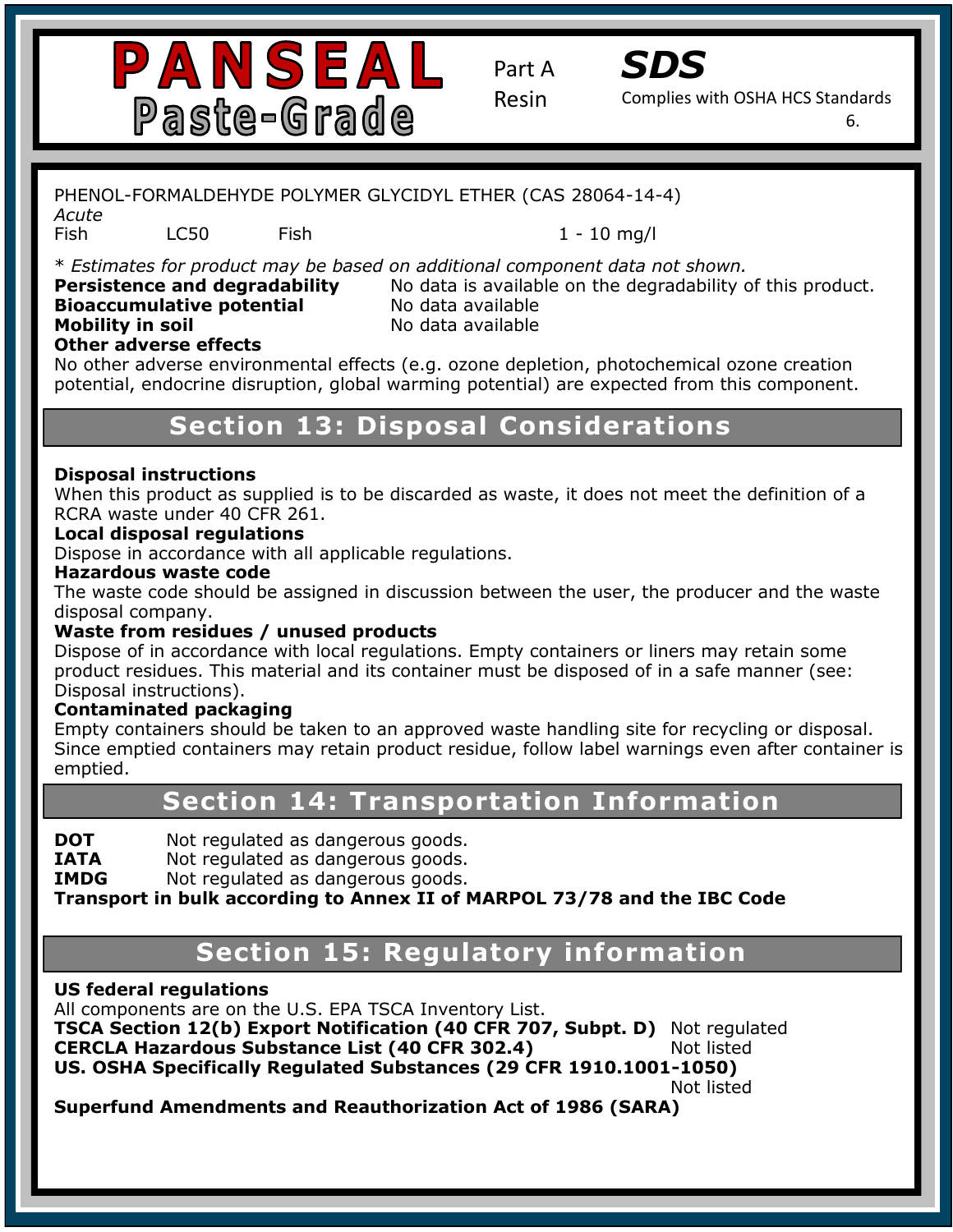



Complies with OSHA HCS Standards

7.

| <b>Hazard categories</b>                                                                                                                                       | Immediate Hazard - Yes<br>Delayed Hazard - No<br>Fire Hazard - No<br>Pressure Hazard - No<br>Reactivity Hazard - No |                                                                                                  |            |  |
|----------------------------------------------------------------------------------------------------------------------------------------------------------------|---------------------------------------------------------------------------------------------------------------------|--------------------------------------------------------------------------------------------------|------------|--|
| <b>SARA 302 Extremely hazardous substance</b><br><b>SARA 311/312 Hazardous chemical</b><br><b>SARA 313 (TRI reporting)</b><br><b>Other federal regulations</b> |                                                                                                                     | Not listed<br>Yes<br>Not regulated                                                               |            |  |
| Clean Air Act (CAA) Section 112 Hazardous Air Pollutants (HAPs) List                                                                                           |                                                                                                                     |                                                                                                  |            |  |
|                                                                                                                                                                |                                                                                                                     | Not regulated                                                                                    |            |  |
|                                                                                                                                                                |                                                                                                                     | Clean Air Act (CAA) Section 112(r) Accidental Release Prevention (40 CFR 68.130)                 |            |  |
|                                                                                                                                                                |                                                                                                                     | Not regulated                                                                                    |            |  |
| <b>Safe Drinking Water Act (SDWA)</b>                                                                                                                          |                                                                                                                     | Not regulated                                                                                    |            |  |
| <b>US state regulations</b>                                                                                                                                    |                                                                                                                     |                                                                                                  |            |  |
| <b>US. Massachusetts RTK - Substance List</b>                                                                                                                  |                                                                                                                     | CARBON BLACK (CAS 1333-86-4)                                                                     |            |  |
| US. New Jersey Worker and Community Right-to-Know Act                                                                                                          |                                                                                                                     |                                                                                                  |            |  |
|                                                                                                                                                                |                                                                                                                     | Not regulated                                                                                    |            |  |
| US. Pennsylvania RTK - Hazardous Substances                                                                                                                    |                                                                                                                     |                                                                                                  |            |  |
| CARBON BLACK (CAS 1333-86-4) US.                                                                                                                               |                                                                                                                     |                                                                                                  |            |  |
| <b>Rhode Island RTK</b>                                                                                                                                        |                                                                                                                     | Not regulated                                                                                    |            |  |
| <b>US. California Proposition 65</b>                                                                                                                           |                                                                                                                     |                                                                                                  |            |  |
|                                                                                                                                                                |                                                                                                                     |                                                                                                  |            |  |
|                                                                                                                                                                |                                                                                                                     | California Safe Drinking Water and Toxic Enforcement Act of 1986 (Proposition 65): This material |            |  |
|                                                                                                                                                                |                                                                                                                     | is not known to contain any chemicals currently listed as carcinogens or reproductive toxins.    |            |  |
| US - California Proposition 65 - CRT: Listed date/Carcinogenic substance                                                                                       |                                                                                                                     |                                                                                                  |            |  |
| CARBON BLACK (CAS 1333-86-4) Listed: February 21, 2003                                                                                                         |                                                                                                                     |                                                                                                  |            |  |
| <b>International Inventories</b>                                                                                                                               |                                                                                                                     |                                                                                                  |            |  |
| Country(s) or region/Inventory name                                                                                                                            |                                                                                                                     | On inventory (yes/no)*                                                                           |            |  |
| Australia                                                                                                                                                      |                                                                                                                     | Australian Inventory of Chemical Substances (AICS)                                               | <b>Yes</b> |  |
| Canada                                                                                                                                                         | Domestic Substances List (DSL)                                                                                      |                                                                                                  | Yes        |  |
| Canada                                                                                                                                                         | Non-Domestic Substances List (NDSL)                                                                                 |                                                                                                  | No         |  |
| China                                                                                                                                                          |                                                                                                                     |                                                                                                  |            |  |
|                                                                                                                                                                |                                                                                                                     | Inventory of Existing Chemical Substances in China (IECSC)                                       | No         |  |
| Europe                                                                                                                                                         |                                                                                                                     | European Inventory of Existing Commercial Chemical Substances                                    | Yes        |  |
| Europe                                                                                                                                                         |                                                                                                                     | European List of Notified Chemical Substances (ELINCS)                                           | No         |  |
| Japan                                                                                                                                                          |                                                                                                                     | Inventory of Existing and New Chemical Substances (ENCS)                                         | No         |  |
| Korea                                                                                                                                                          | Existing Chemicals List (ECL)                                                                                       |                                                                                                  | No         |  |
| New Zealand Inventory<br>New Zealand                                                                                                                           |                                                                                                                     |                                                                                                  | No.        |  |
| Philippines                                                                                                                                                    |                                                                                                                     | Philippine Inventory of Chemicals and Chemical Substances                                        | No         |  |
| United States & Puerto Rico Toxic Substances Control Act (TSCA) Inventory                                                                                      |                                                                                                                     |                                                                                                  | Yes        |  |
|                                                                                                                                                                |                                                                                                                     | *A "Yes" indicates that all components of this product comply with the inventory requirements    |            |  |
| administered by the governing country(s) A "No" indicates that one or more components of the                                                                   |                                                                                                                     |                                                                                                  |            |  |
|                                                                                                                                                                |                                                                                                                     | product are not listed or exempt from listing on the inventory administered by the governing     |            |  |
| $Country(s)$ .                                                                                                                                                 |                                                                                                                     |                                                                                                  |            |  |